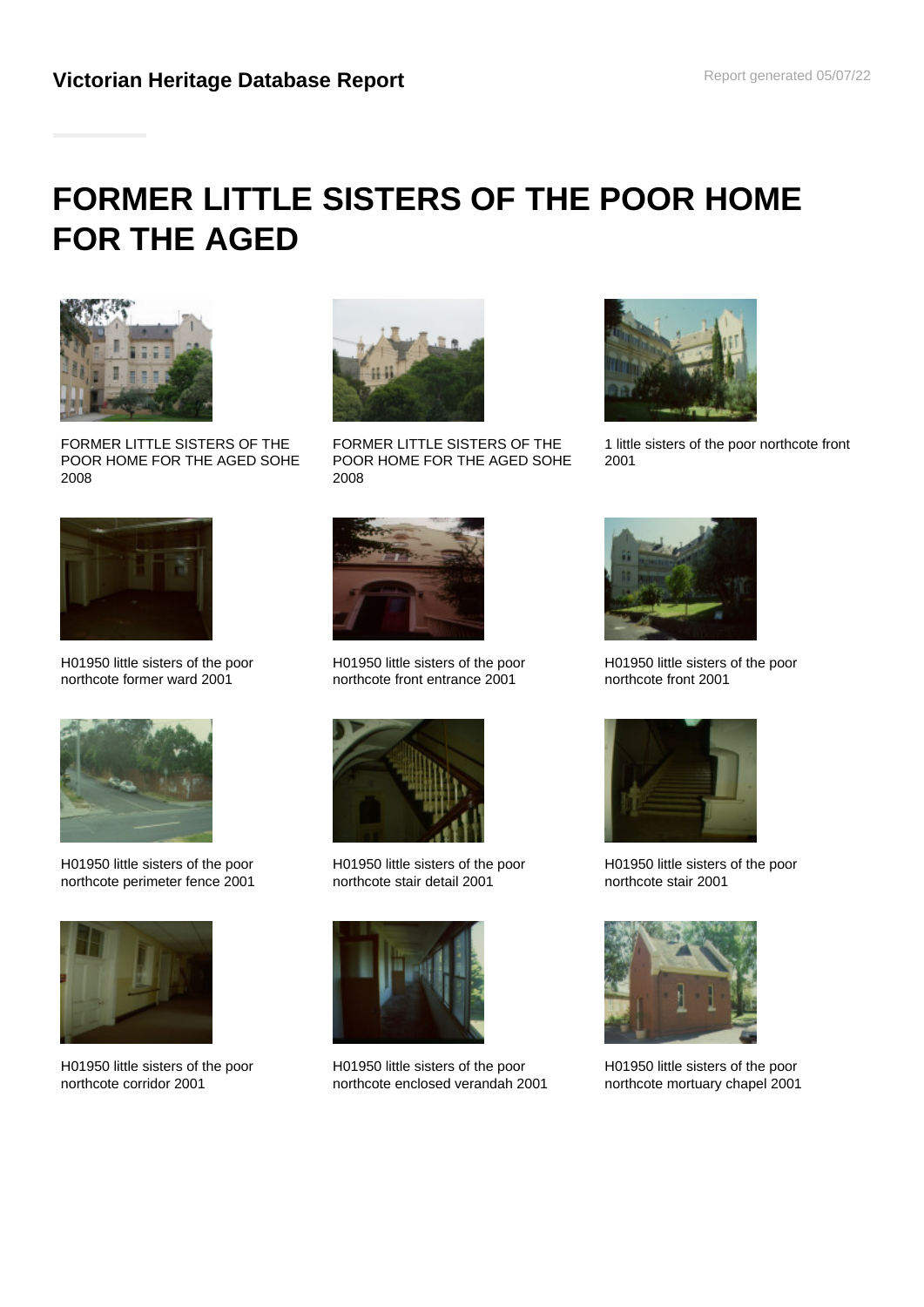

Little Sisters of the Poor Northcote Chapel 2001



Little Sisters of the Poor Northcote Roofscape 2001



little sisters of the poor northcote plan

# **Location**

104-112 ST GEORGES ROAD NORTHCOTE, Darebin City

# **Municipality**

DAREBIN CITY

#### **Level of significance**

Registered

#### **Victorian Heritage Register (VHR) Number**

H1950

# **Heritage Overlay Numbers**

HO175

# **VHR Registration**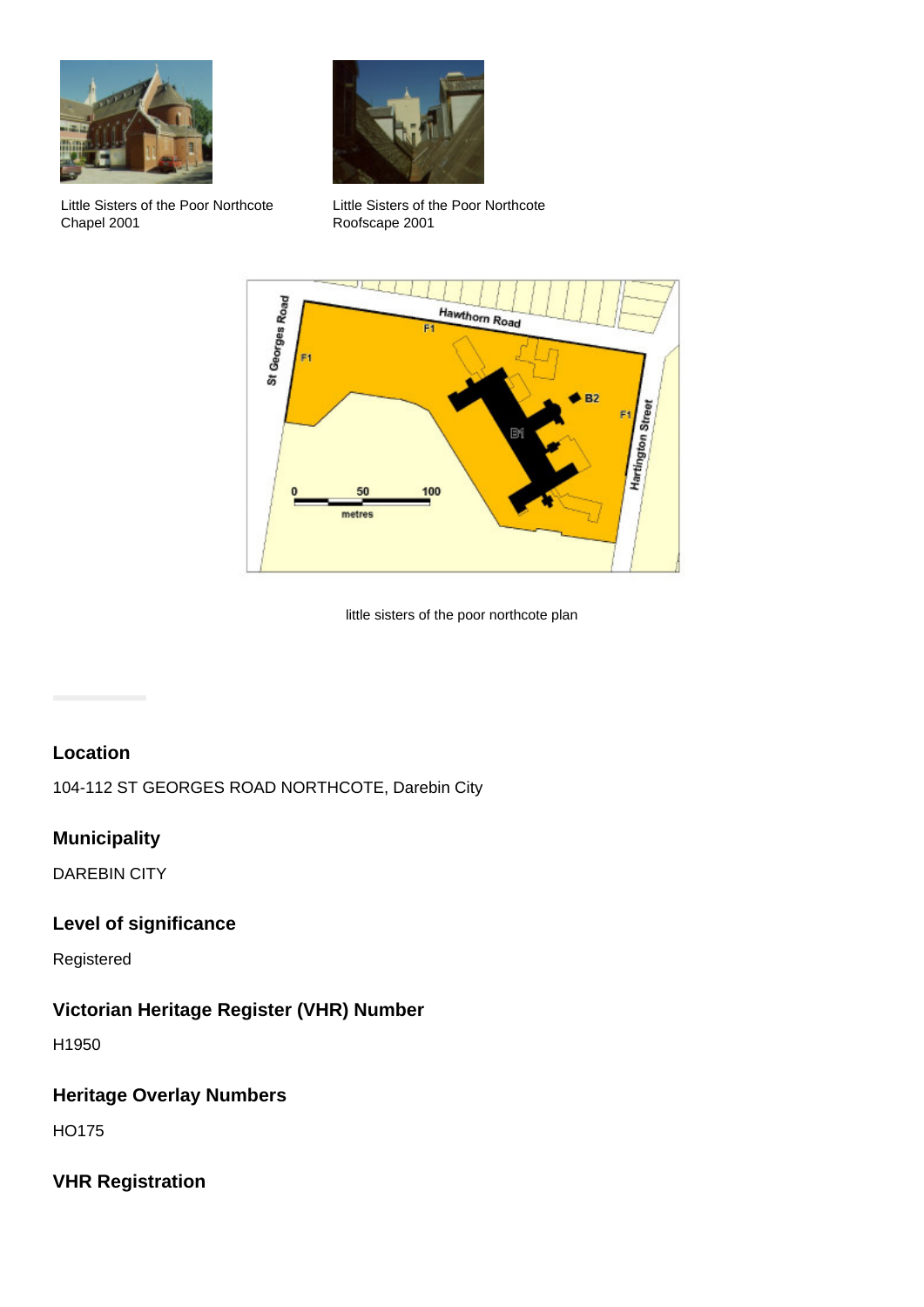## **Heritage Listing**

Victorian Heritage Register

#### **Statement of Significance**

Last updated on - November 5, 2001

#### What is significant?

Members of the French Catholic order, the Little Sisters of the Poor (founded 1839), arrived in Melbourne in 1884 at the invitation of Archbishop Gould. After setting up temporary premises in Fitzroy the Little Sisters soon established a permanent home in timber buildings at Northcote. In 1888 an appeal was launched to construct a substantial brick building on a conspicuous and elevated site, in response to the increasing demand for accommodation for the aged. Leonard Flannagan architect designed the new building in an Elizabethan style. The first stage (the southern wing), built by Robert Gamlin opened in 1890. The building was extended northward in 1896 by day labour under the direction of architect James Curtin, and the chapel and mortuary were constructed. While the extension followed Flannagan's original concept, the internal layout and the front verandah detailing differed. In 1909 the last stage of the building was constructed, to a design by architects Kempson and Connolly. An earlier iron perimeter fence was replaced with the present brick fence in 1912. The building, with later extensions to the east and west, remained in use as a home for the aged until the 1980s when the Little Sisters of the Poor subdivided the site and built a new Home for the Aged (St Joseph's) on the southern section of the site. The remaining land containing the original buildings was sold to the Greek Orthodox Church for use as the Church's only monastery outside Greece.

#### How is it significant?

The former Little Sisters of the Poor home for the aged is of historic, architectural, and social significance to the State of Victoria.

#### Why is it significant?

The Former Little Sisters of the Poor Home for the Aged is historically significant as the first religious institution established in Victoria for the care of the aged poor, and the first permanent home established by the Little Sisters of the Poor in Australia. Its construction at that time reflects the fact that most social security in the 19th Century was provided by religious and other private charitable organisations, and it corresponds with the ageing of thecolonial gold-rush population.

The Former Little Sisters of the Poor Home for the Aged is architecturally significant as one of the state's largest 19th century charitable buildings designed in a medieval style. The imposing monastic or convent form of the building and its relatively austere detailing reflects the Little Sisters of the Poor's simple integrity and lack of ostentation. It is a large and plain example of the work of architect Leonard Flannagan who conceived the original design and was involved in construction of the first stage. The landmark qualities of the main structures the fact that it could be seen and that it provided an outlook to the surrounding countryside - contribute to this significance.

The Former Little Sisters of the Poor Home for the Aged is socially significant as one of the most visible and influential institutions of Catholic charity in Victoria in the nineteenth and early twentieth centuries.

#### **Permit Exemptions**

<span class="c1">General Conditions: 1. All exempted alterations are to be planned and carried out in a manner which prevents damage to the fabric of the registered place or object.</span> <span class="c1">General Conditions: 2. Should it become apparent during further inspection or the carrying out of alterations that original or previously hidden or inaccessible details of the place or object are revealed which relate to the significance of the place or object, then the exemption covering such alteration shall cease and the Executive Director shall be notified as soon as possible.</span> <span class="c1">General Conditions: 3. If there is a conservation policy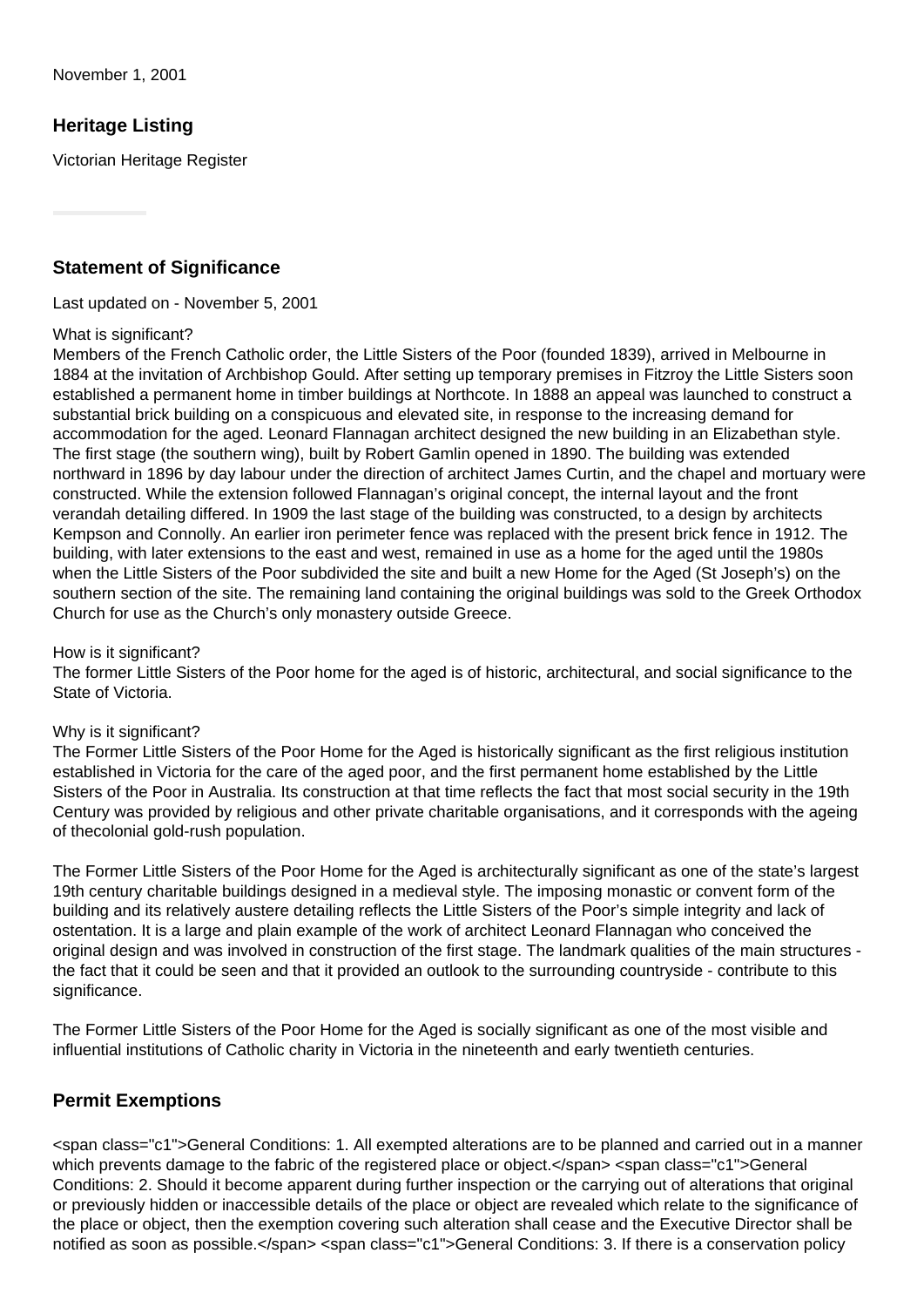and plan approved by the Executive Director, all works shall be in accordance with it.</span> <span class="c1">General Conditions: 4. Nothing in this declaration prevents the Executive Director from amending or rescinding all or any of the permit exemptions.</span> <span class="c1">Nothing in this declaration exempts owners or their agents from the responsibility to seek relevant planning or building permits from the responsible authority where applicable.</span> <p class="c1"><span>Exterior</span></p><ul> <li><span class="c2">Minor repairs and maintenance which replace like with like.</span></li><l>><li><li><span class="c2">Repainting of previously painted surfaces in the same colour.</span></li><li><span class="c2">Removal of extraneous items such as external lighting, air conditioners, pipe work, ducting, flues, wiring, antennae, aerials, fly screens and louvres etc, and making good.</span></li> <li><span class="c2">Removal and replacement of aluminium-framed windows with clear-glazed timber-framed, double hung sash windows to match the original and appropriately marked with the date of installation.</span></li><li><span class="c2">Removal of aluminium, cement sheet and similar cladding and infill to verandahs.</span></li></span class="c2">Removal of fire escapes.</span></li> <li><span class="c2">Installation or repair of damp-proofing by either injection method or grouted pocket method.</span></li> <li><span class="c2">The process of gardening, mowing, mulching, bedding displays, removal of dead plants and trees up to 3 metres in height, disease and weed control, emergency and safety works.</span></li> <li><span class="c2">Management of trees in accordance with Australian Standard AS 4373 <i>Pruning of Amenity Trees.</i></span></li><li><span class="c2">Installation, removal or replacement of garden watering, fire services and water supply systems to the grounds.</span></li> <li><span class="c2">Installation or removal of external fixtures and fittings such as, hot water services and taps.</span></li> <li><span class="c3">Removal of non-original paths, balustrades, steps, ramps, canopies and covered ways, rotary clothes lines, shop adjacent to the church, garden seats, low garden and retaining walls, and construction of new paths, balustrades, steps, ramps, canopies and covered ways, rotary clothes lines, garden seats, low garden and retaining walls. at the rear and sides of the main building.</span></li> <li><span class="c3">Removal of signage and noticeboards in the grounds.</span></li> <li><span class="c3">Removal of fencing other than for the red brick perimeter wall.</span></li><l>><l>>span class="c3">Resurfacing of existing paths and driveways.</span></li><li><span class="c3">Demolition of incinerator and brick chimney and concrete blockwork structures.</span></li><li><span class="c3">Other than for the main building (as defined), the mortuary and grotto, and where the fabric abuts any heritage building, demolition of, or any works to, buildings within the registered curtilage, including the cream brick buildings, the laundry and adjacent red brick building. Demolition of fabric in the course of alterations does not require a separate permit.</span></li> <li><span class="c3">Construction or removal of flagpoles and monuments of size up to 2 metres in height in the grounds.</span></li> </ul> <p class="c4">&nbsp;</p> <ul> <li><span class="c2">Interior</span></li> </ul> <ul> <li><span class="c3">Painting of previously painted walls and ceilings provided that preparation or painting does not remove evidence of any original paint or other decorative scheme.</span></li> <li><span class="c3">Installation, removal or replacement of carpets and/or flexible floor coverings.</span></li> <li><span class="c3">Installation, removal or replacement of curtain tracks, rods and blinds.</span></li> <li><span class="c3">Installation, removal or replacement of hooks, nails and other devices for the hanging of mirrors, paintings and other wall mounted art or religious works or icons.</span></li><li><span class="c3">Installation of honour boards and the like.</span></li><li><span class="c3">Removal or installation of notice boards.</span></li> <li><span class="c3">Demolition or removal of non-original stud/partition walls, suspended ceilings or non-original wall linings (including plasterboard, laminate and Masonite), non-original glazed screens, non-original flush panel or part-glazed laminated doors, aluminium-framed windows, bathroom partitions and tiling, sanitary fixtures and fittings, kitchen wall tiling and equipment, lights, built-in cupboards, cubicle partitions, computer and office fitout and the like.</span></li><li><span class="c3">Removal or replacement of nonoriginal door and window furniture including, hinges, locks, knobsets and sash lifts.</span></li><li><span class="c3">Removal of non-original glazing to internal timber-framed, double hung sash windows, and replacement with clear or plain opaque glass.</span></li><l>></span class="c3">Installation of stud walls, which are removable, other than in the church and corridors.</span></li><li><span class="c3">Refurbishment of existing bathrooms, toilets and kitchens including removal, installation or replacement of sanitary fixtures and associated piping, mirrors, wall and floor coverings.</span></li><li><span class="c3">Removal of tiling or concrete slabs in wet areas provided there is no damage to or alteration of original structure or fabric.</span></li> <li><span class="c3">Installation, removal or replacement of ducted, hydronic or concealed radiant type heating provided that the installation does not damage existing skirtings and architraves and that the central plant is concealed.</span></li><li>>span class="c3">Replacement of lift car, mechanisms, motor and any associated elements which are not integral to the building.</span></li><li><span class="c3">Installation, removal or replacement of electrical wiring provided that all new wiring is fully concealed and any original light switches, pull cords, push buttons or power outlets are retained in-situ. Note: if wiring original to the place was carried in timber conduits then the conduits should remain in situ.</span></li><li><span class="c3">Installation, removal or replacement of electric clocks, public address systems, detectors, alarms, emergency lights, exit signs, luminaires and the like on plaster surfaces.</span></li><li><span class="c3">Installation, removal or